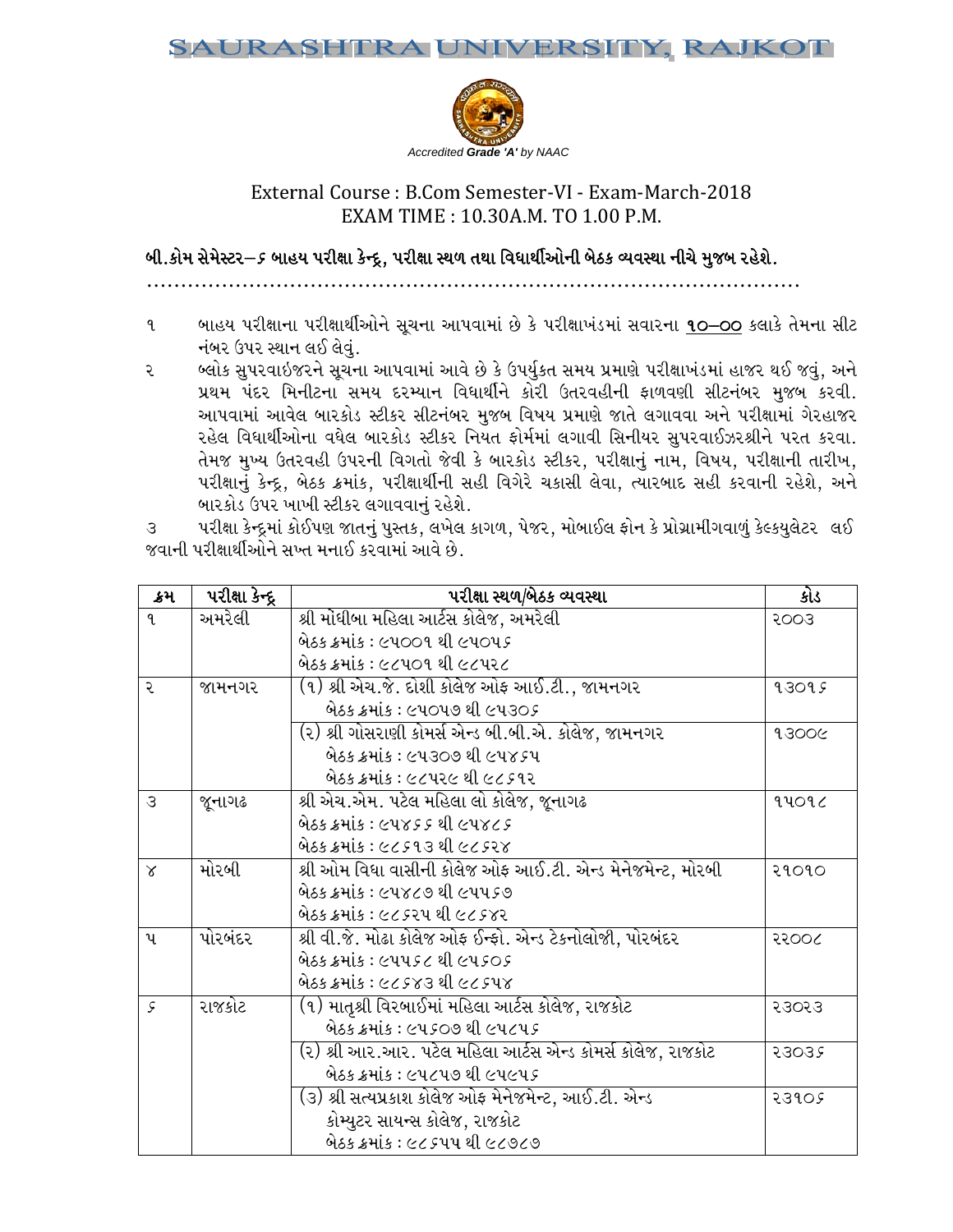## SAURASHTRA UNIVERSITY, RAJKOT



## $\ldots$  ?  $\ldots$

| ৩ | સુરેન્દ્રનગર | (૧) શ્રી સ્વામી વિવેકાનંદ કોલેજ, સુરેન્દ્રનગર                       | 58006 |
|---|--------------|---------------------------------------------------------------------|-------|
|   |              | બેઠક ક્રમાંક : ૯૫૯૫૭ થી ૯૬૧૦૬                                       |       |
|   |              | (૨) શ્રી જી.બી. પરમાર કોલેજ ઓફ કોમ્પ્યુટર સાયન્સ એન્ડ મેનેજમેન્ટ,   | २४०१० |
|   |              | સુરેન્દ્રનગર                                                        |       |
|   |              | બેઠક ક્રમાંક : ૯૬૧૦૭ થી ૯૬૨૧૮                                       |       |
|   |              | (૩) શ્રી મૈત્રી વિધાપીઠ કોલેજ <del>ઓફ એ</del> જયુકેશન, સુરેન્દ્રનગર | २४००५ |
|   |              | બેઠક ક્રમાંક : ૯૮૭૮૮ થી ૯૮૮૩૭                                       |       |
|   |              | (૪) શ્રી એમ.એમ.શાહ કોલેજ ઓફ મહિલા બી.બી.એ. કોલેજ, સુ.નગર            | २૯००१ |
|   |              | બેઠક ક્રમાંક : ૯૮૮૩૮ થી ૯૮૯૦૯                                       |       |
|   | વેરાવળ       | શ્રી વેરાવળ એજયુ. સોસાયટી સંચાલિત બી.બી.એ. કોલેજ, વેરાવળ            | 5003  |
|   | (ગીરસોમનાથ)  | બેઠક ક્રમાંક : ૯ <i>૬</i> ૨૧૯ થી ૯ <i>૬</i> ૨૩૩                     |       |
|   |              | બેઠક ક્રમાંક : ૯૮૯૧૦ થી ૯૮૯૧૮                                       |       |

ઉપર્યુકત બાહય પરીક્ષાનો કાર્યક્રમ અને પરીક્ષાનું સમય પત્રક યુનિવર્સિટીની વેબસાઈટ http://externalsaurashtrauniversity.edu ઉપર મુકવામાં આવેલ છે.

તા.૨૮/૦૨/૨૦૧૮

આદેશ થી ........... એ.એસ.પારેખ, પરીક્ષા નિયામક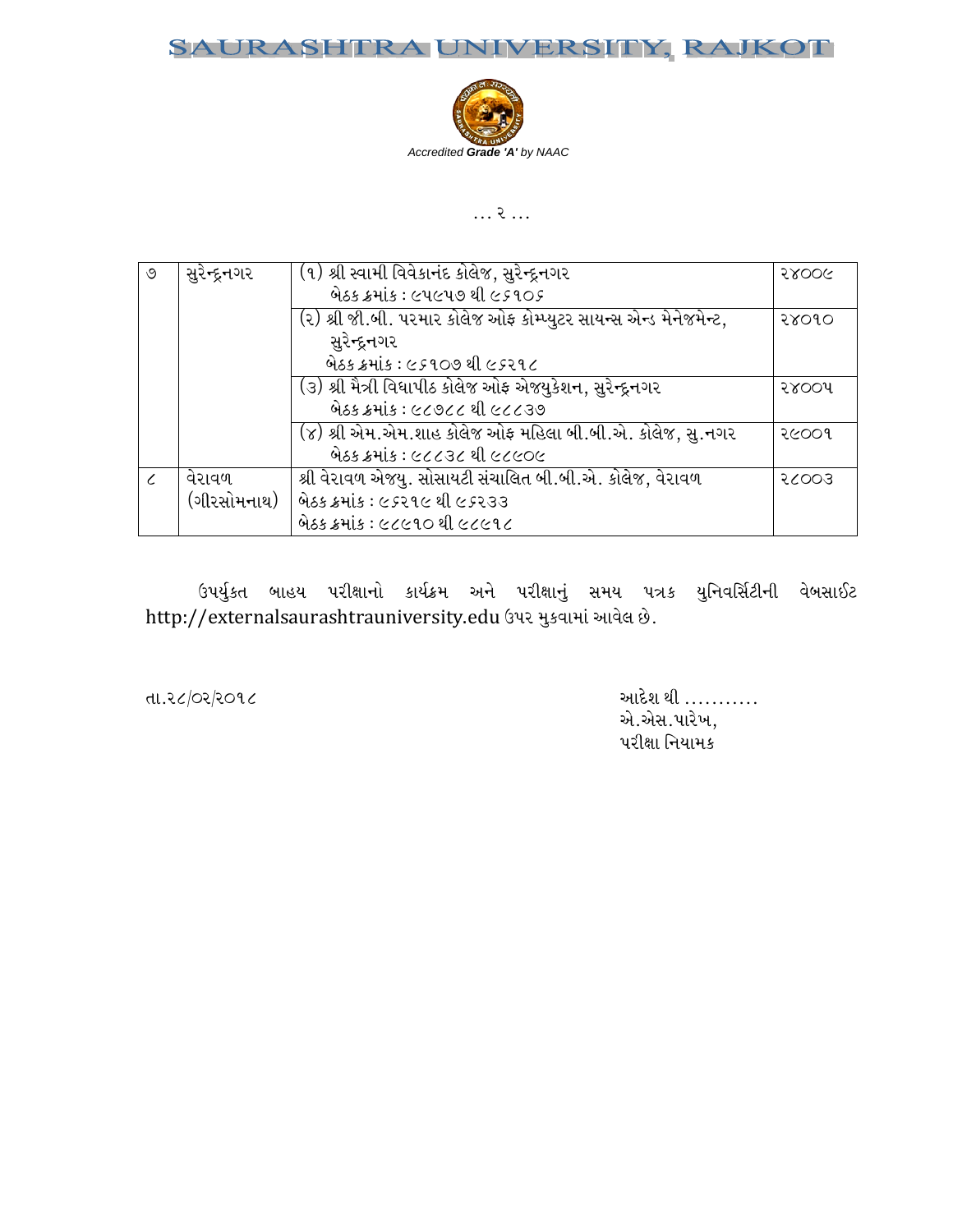### BCOM SEM-6 (CBCS) March-2018 **SAURASHTRA UNIVERSITY**

Univsersity Time Table

**PG. No. :1** 

| Academic Year : | 2017-2018    |
|-----------------|--------------|
| Date & Day      | Subject Name |

| Date & Day Subject Name                   |                                                                                                                   | Paper Code<br>(Faculty-Course Code) |
|-------------------------------------------|-------------------------------------------------------------------------------------------------------------------|-------------------------------------|
|                                           | 08/03/2018  FOUNDATION : 002001601 - ENGLISH<br>Thursday (Time : $10:30:00$ AM To $01:00:00$ PM)                  | $002 - 001601$                      |
| Friday STATISTICS - 2                     | (Time: $10:30:00AM$ To $01:00:00PM$ )                                                                             |                                     |
| Saturday<br>________________________      | 10/03/2018 CORE : 002001602 - BUSINESS ENVIRONMENT 002-001602<br>$-2$<br>(Time: $10:30:00AM$ To $01:00:00PM$ )    |                                     |
| Monday<br>------------------------------- | ACCOUNTING - 2<br>(Time: 10:30:00AM To 01:00:00PM)                                                                | 002-001603                          |
| Tuesday                                   | AUDITING - 2<br>(Time: 10:30:00AM To 01:00:00PM)                                                                  | 002-001604                          |
| Wednesday                                 | 14/03/2018 CORE & ALLIED : 002001606 - FINANCIAL 002-001606<br>MANAGEMENT - 2<br>(Time: 10:30:00AM To 01:00:00PM) |                                     |
|                                           | CORE & ALLIED : $002001607$ - HRM - 2<br>(Time: 10:30:00AM To 01:00:00PM)                                         | 002-001607                          |
|                                           | CORE & ALLIED: 002001608 - FUNDAMENTALS<br>OF INSURANCE<br>(Time: 10:30:00AM To 01:00:00PM)                       | 002-001608                          |
| Thursday                                  | 15/03/2018 ELECTIVE : 002001609 - ACCOUNTING & 002-001609<br>FINANCE - 6<br>(Time: 10:30:00AM To 01:00:00PM)      |                                     |
|                                           | ELECTIVE : 002001610 - BUSINESS<br>MANAGEMENT - 6<br>(Time: 10:30:00AM To 01:00:00PM)                             | 002-001610                          |
|                                           | ELECTIVE : $002001611 - BANKING - 6$<br>(Time : 10:30:00AM To 01:00:00PM)                                         | 002-001611                          |
|                                           | ELECTIVE : $002001613 - INSURANCE - 6$<br>(Time: $10:30:00AM$ To $01:00:00PM$ )                                   | 002-001613                          |